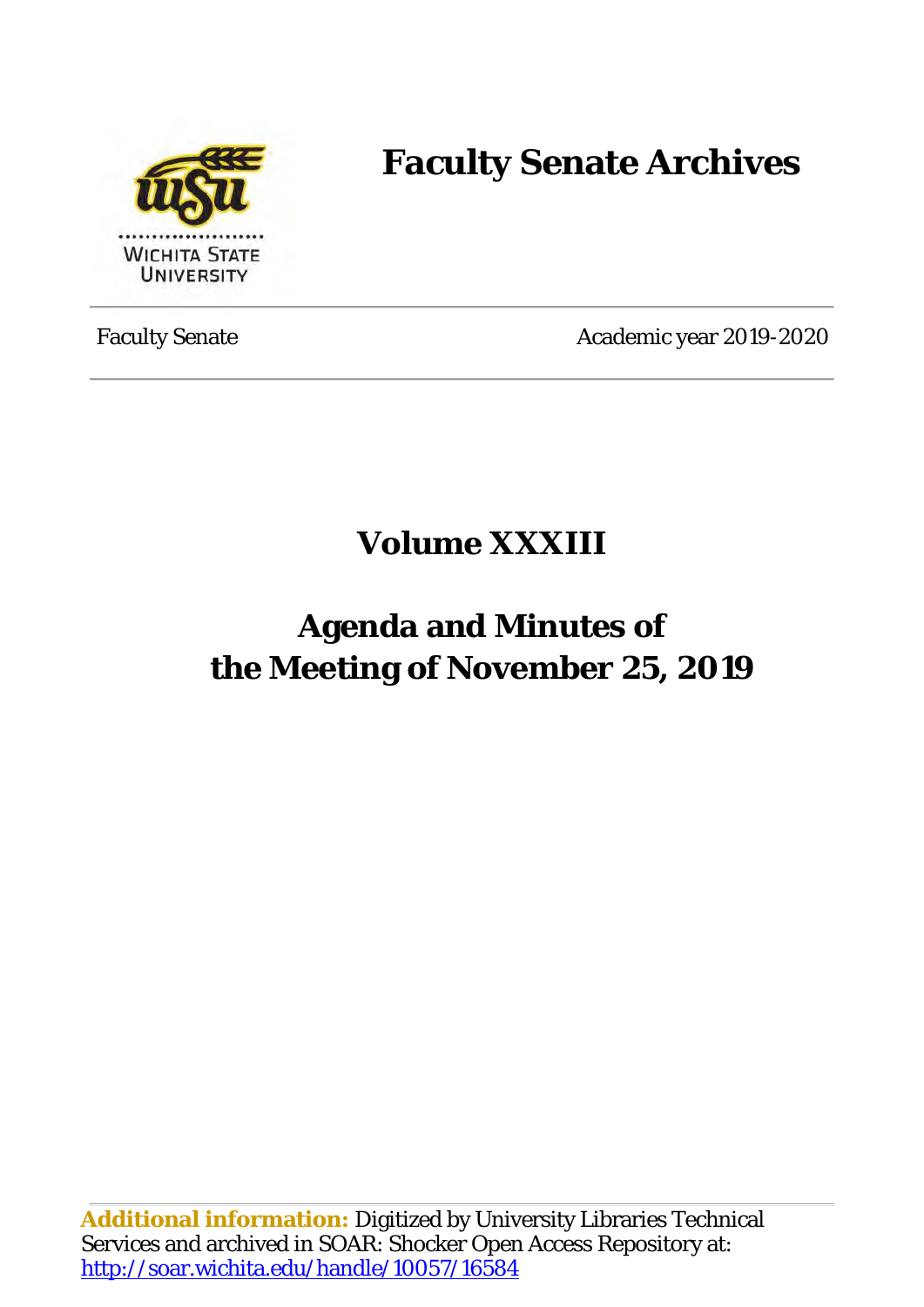### **Faculty Senate Meeting Agenda - Draft** What: **Regular Faculty Senate Meeting** When: **November 25, 3:30 - 5:00 pm** Where: **Clinton Hall Room 126**

| Agenda Item                    | Notes/Discussion/Process                    | Outcome/Action/Completed |
|--------------------------------|---------------------------------------------|--------------------------|
| Call to order                  |                                             |                          |
| <b>Informal statements and</b> |                                             |                          |
| proposals                      |                                             |                          |
| <b>Approval of minutes</b>     | October 28, 2019                            |                          |
| <b>President's Report</b>      |                                             |                          |
| <b>Committee Reports</b>       |                                             |                          |
| Rules: Aleks Sternfeld-Dunn    |                                             |                          |
|                                |                                             |                          |
| Other committee reports        |                                             |                          |
| <b>Old Business</b>            |                                             |                          |
| <b>New Business</b>            | United Way Presentation                     |                          |
|                                | WSU Strategic Plan, Kaye Monk-Morgan        |                          |
|                                | <b>Open/Alternative Textbook Initiative</b> |                          |
|                                | Convergent Sciences Initiative              |                          |
| <b>Senate Deliberation:</b>    | Open/Alternative Textbook Initiative        |                          |
|                                |                                             |                          |
| As May Arise                   |                                             |                          |

Adjourn: **Next Senate Meeting December 9, 2019, 3:30-5:00 p.m., Clinton 126.**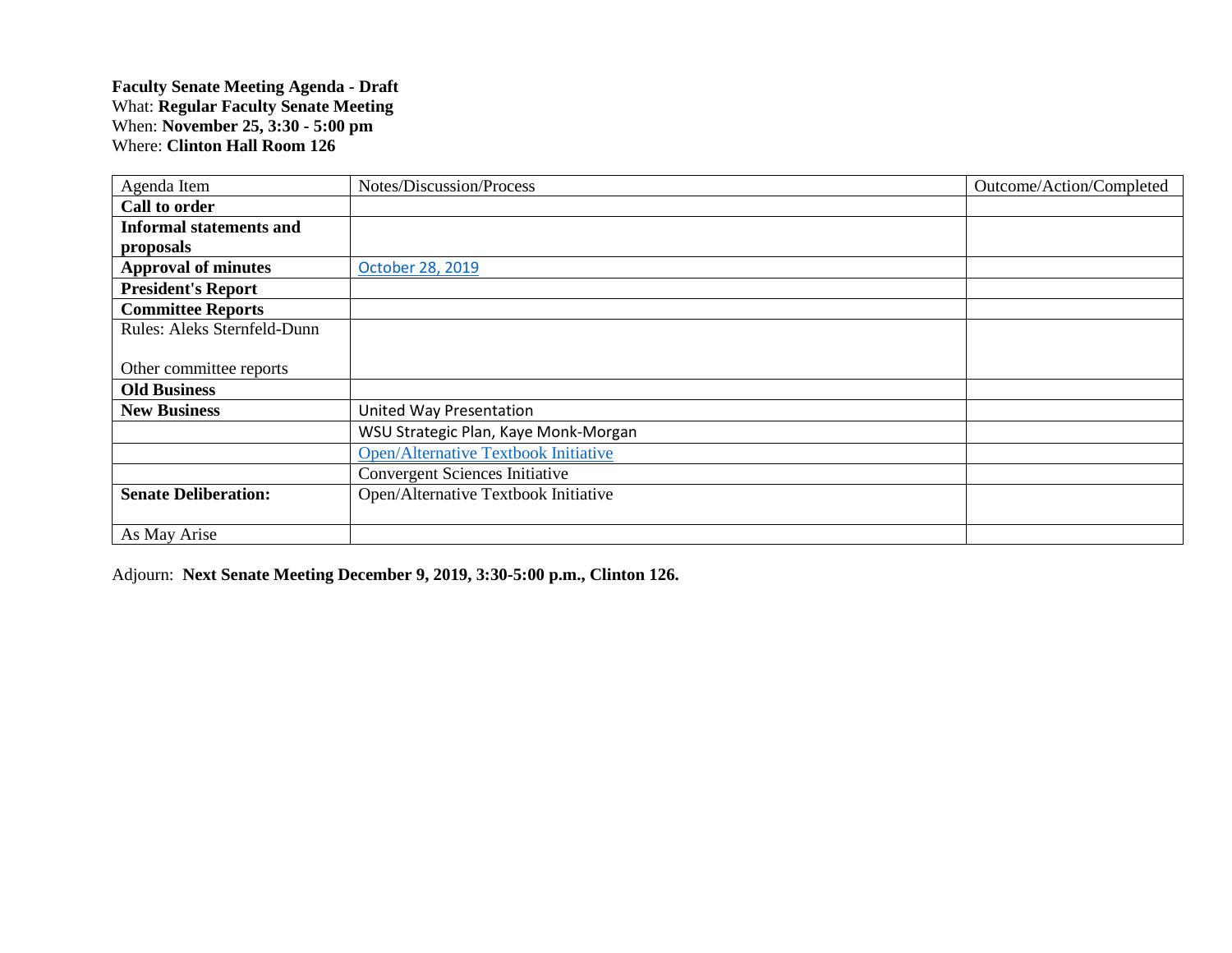#### **Faculty Senate Regular Meeting**; **Nov. 25th, 3:30 - 5:00 pm (Clinton Hall Room 126)**

Present: Ahmed, Bailey, Billingham, Bowen, Buerge, Carlson, Castro, Celestin, Decker, Dowling, Figy, Flynn, Harrison, Hill, Hull, Jarman, Jeffres, Lee, Marble-Flint, Mirasol, Moody, Muthitacharoen, Myose, Price, Pulaski, Ross, Schwartz, Smith-Campbell, Solomey, Storrer, Sylvester, Weheba, Zewde

Absent: Bray, Core, English, Hakansson, Hammond, Kalomo, Ma, Millar, Navarro, Newman, Popejoy, Small, Tamtam, Yildirim

Excused: Barut, Bukonda, Clawson, Granada, Lockard, Markova, Mozzani, Nicks, Sternfeld-Dunn

| <b>Agenda Item</b>               | <b>Process / External Link</b>     | <b>Notes and Outcome/Action/Completed</b>                                                                    |
|----------------------------------|------------------------------------|--------------------------------------------------------------------------------------------------------------|
| <b>Call to order</b>             | 3:30 <sub>pm</sub>                 |                                                                                                              |
| Informal statements & proposals  | Comment by Jeff Pulaski            | There is a retirement reception for Kristen Johnson in Graphic Design who has been a faculty                 |
|                                  |                                    | member at WSU for 35 years – date and time of reception is Tuesday 3 December from 4-6pm                     |
| <b>Approval of minutes</b>       | October 28, 2019 minutes           | Moved & seconded, approved unanimously                                                                       |
| <b>United Way Presentation</b>   |                                    | • Short video presentation about United Way in Wichita was given                                             |
|                                  |                                    | • Comment from United Way – WSU folks are the unsung heroes of the city of Wichita                           |
|                                  |                                    | • United Way raises funds for people in need – for every \$1 in funds raised, United Way is able             |
|                                  |                                    | to help people in the community by \$1.46 worth of goods and services                                        |
|                                  |                                    | • Many people volunteer – 90% of organized volunteering in Wichita runs through United Way                   |
|                                  |                                    | • There is a United Way warehouse at Central & Washington where non-profits can come and                     |
|                                  |                                    | obtain items that are available - Shocker locker goes to the warehouse too                                   |
|                                  |                                    | • United Way helps local people in terms of education, financial need, and healthcare                        |
|                                  |                                    | o United Way helps with root causes of poor graduation rate in USD 259; for example, third                   |
|                                  |                                    | graders are helped with reading, gave books to school children                                               |
|                                  |                                    | o Helps with tax returns for those in need of this support                                                   |
|                                  |                                    | o Helps with homeless getting jobs / homes                                                                   |
|                                  |                                    | o Helps with prescription drug discount for low income folks                                                 |
|                                  |                                    | o Helps with meals on wheels for old folks                                                                   |
|                                  |                                    | • Please consider giving a small gift to the United Way                                                      |
| <b>President's Report</b>        | Senate President Jarman            | • KBOR update: credit for prior learning guidelines were reviewed - no issues were mentioned                 |
|                                  |                                    | • Report to President Golden – there is a request for feedback via Senate President Jarman                   |
|                                  |                                    | o Hoping to let President Golden know what is important                                                      |
|                                  |                                    | o Since this feedback document will be public, some discretion should be used about what is<br>reported back |
|                                  |                                    | o Questions are available online and were already mentioned in WSU Today                                     |
|                                  |                                    | o Send responses directly to Senate President Jarman                                                         |
|                                  |                                    | • Breakfast with President Golden on 6 December at 7am – need to RSVP if planning to attend                  |
| <b>Committee Reports</b>         |                                    | None                                                                                                         |
| All documents for the year are   | https://www.wichita.edu/academics/ | Note: If the links do not work, please try a different browser or download the document (using               |
| posted online at:                | facultysenate/Docs_Reps_1920.php   | the given link) and open the pdf directly on your device.                                                    |
| <b>Old Business - Continuing</b> | Open/Alternative Textbook          | • Faculty Senate voted in April to support this type of proposal                                             |
| discussion about OER: Open       | Initiative                         | • Voluntary system of Open/Alternative Textbook (OAT) course designation                                     |
| <b>Educational Resources</b>     | Neal Allen, WSU representative to  | o Department can request a course or section be designated as OAT                                            |
|                                  | KBOR committee on this initiative  | o There will be a \$10 per course (per student) fee paid by students in an OAT course                        |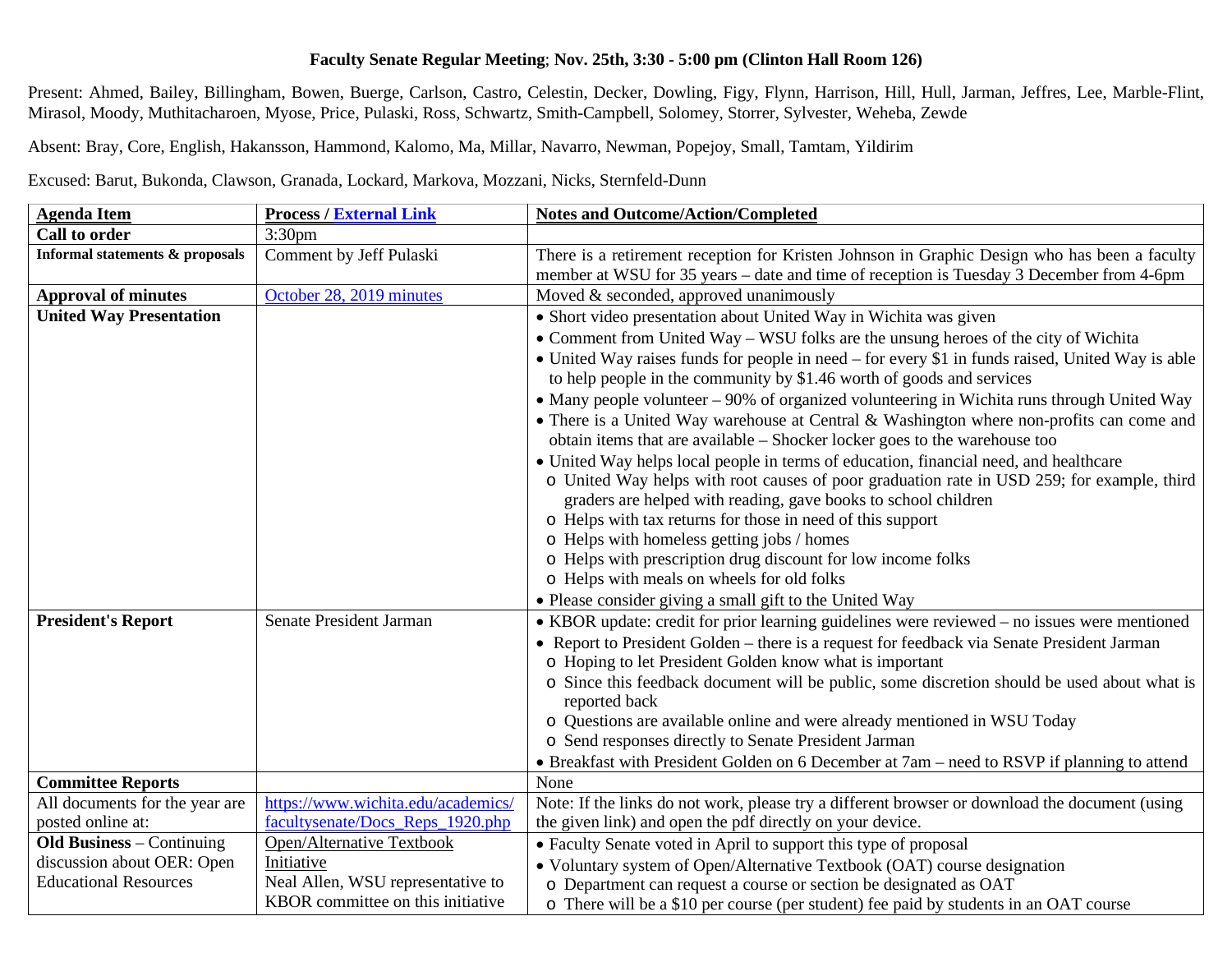|                                | (substituting for VP Shaw)                                                             | $\circ$ Out of this, \$6 will go to department & \$4 will go to OAT program to fund future proposals<br>o OAT designation will continue until it is removed by the department for the course / section<br>o Lifelong learning courses cannot be designated with an OAT [for funding]<br>• Proposals to create new OAT material may be awarded \$2k to \$5k grant to author(s)<br>o Committee will determine whether to fund a proposal at low end or high-end dollar value<br>o Deadline to apply this time is February for Fall 2020 designation, but normal deadlines will<br>be 30 May for following spring and 30 October for following fall semester<br>• Question – who owns the copyright? Response: Don't have an answer to this but will follow-<br>up by asking Vice President Shaw.<br>• Question – does this help in terms of being considered a publication? Response – OER is not<br>of the form of a formal publication; however, the grant should not affect the copyright [ed.<br>assuming the individual goes through the effort of copyrighting his/her material], funding is<br>different from copyright.<br>• Question – how will this help to bring "prestige" and help in T&P? [No response]<br>• Question – has there been an evaluation in terms of pay given for popular textbook vs. \$5k?<br>[No response]<br>• Question – how many students would benefit and how much work would faculty have to<br>invest to create the material? Response given was that this [OER program] is modeled like<br>the Tilford Diversity grant program.<br>• Question – are folks eligible to apply for funding retroactively [i.e., those who have already<br>created material]? Answer is "no," program is intended to help with creation of new material.<br>• Question – what happens with cross-listed course; response – fee would go to the department<br>that the student registers for [between the cross-listing]<br>• Question – is \$10 per class applicable for 1 credit hour class too? Response – in general, the<br>answer would be "yes" |
|--------------------------------|----------------------------------------------------------------------------------------|-----------------------------------------------------------------------------------------------------------------------------------------------------------------------------------------------------------------------------------------------------------------------------------------------------------------------------------------------------------------------------------------------------------------------------------------------------------------------------------------------------------------------------------------------------------------------------------------------------------------------------------------------------------------------------------------------------------------------------------------------------------------------------------------------------------------------------------------------------------------------------------------------------------------------------------------------------------------------------------------------------------------------------------------------------------------------------------------------------------------------------------------------------------------------------------------------------------------------------------------------------------------------------------------------------------------------------------------------------------------------------------------------------------------------------------------------------------------------------------------------------------------------------------------------------------------------------------------------------------------------------------------------------------------------------------------------------------------------------------------------------------------------------------------------------------------------------------------------------------------------------------------------------------------------------------------------------------------------------------------------------------------------------------------------------------------------|
| <b>New Business:</b>           | <b>Strategic Planning Update, Next</b><br>Steps2020<br>Vice President Kaye Monk-Morgan | • Current strategic planning started in fall 2018 with creation of seven activation teams, but<br>with five goals<br>• Strategic plan goals are: (1) student centeredness, (2) research & scholarship, (3) campus<br>culture, (4) inclusive excellence, and (5) partnerships<br>• Strategies / tactics to be used have been identified to move this forward<br>• Strategic planning is now vertically and horizontally aligned with capability for feedback<br>o University as a whole, colleges, and departments are vertically aligned – individual<br>programs may have different metrics, tactics, and strategies<br>o Horizontal alignment items include budget, diversity plan, communications plan,<br>technology plan, facilities plan, talent development plan, etc.<br>• Key performance indicators are WSU metrics, KBOR metrics, and HLC metrics<br>• Question – should individual departments continue to obtain metrics to determine previous<br>strategic plan rubrics? Response - interact with the Dean on what should be done, continue<br>what has been measured until new rubrics are passed down from the Dean<br>o Comment: faculty have ownership in sense that faculty can make suggestions to the Dean<br>• Comment: new strategic plan should align better<br>• Comment: New President may have asked what applied learning means / definition so there<br>may be discussions about this within the [Strategic Planning] committee                                                                                                                                                                                                                                                                                                                                                                                                                                                                                                                                                                                                          |
| <b>President's Convergence</b> | LAS Dean Andrew Hippisely                                                              | • Background – most exciting problems involves different disciplines to problem solution;                                                                                                                                                                                                                                                                                                                                                                                                                                                                                                                                                                                                                                                                                                                                                                                                                                                                                                                                                                                                                                                                                                                                                                                                                                                                                                                                                                                                                                                                                                                                                                                                                                                                                                                                                                                                                                                                                                                                                                             |